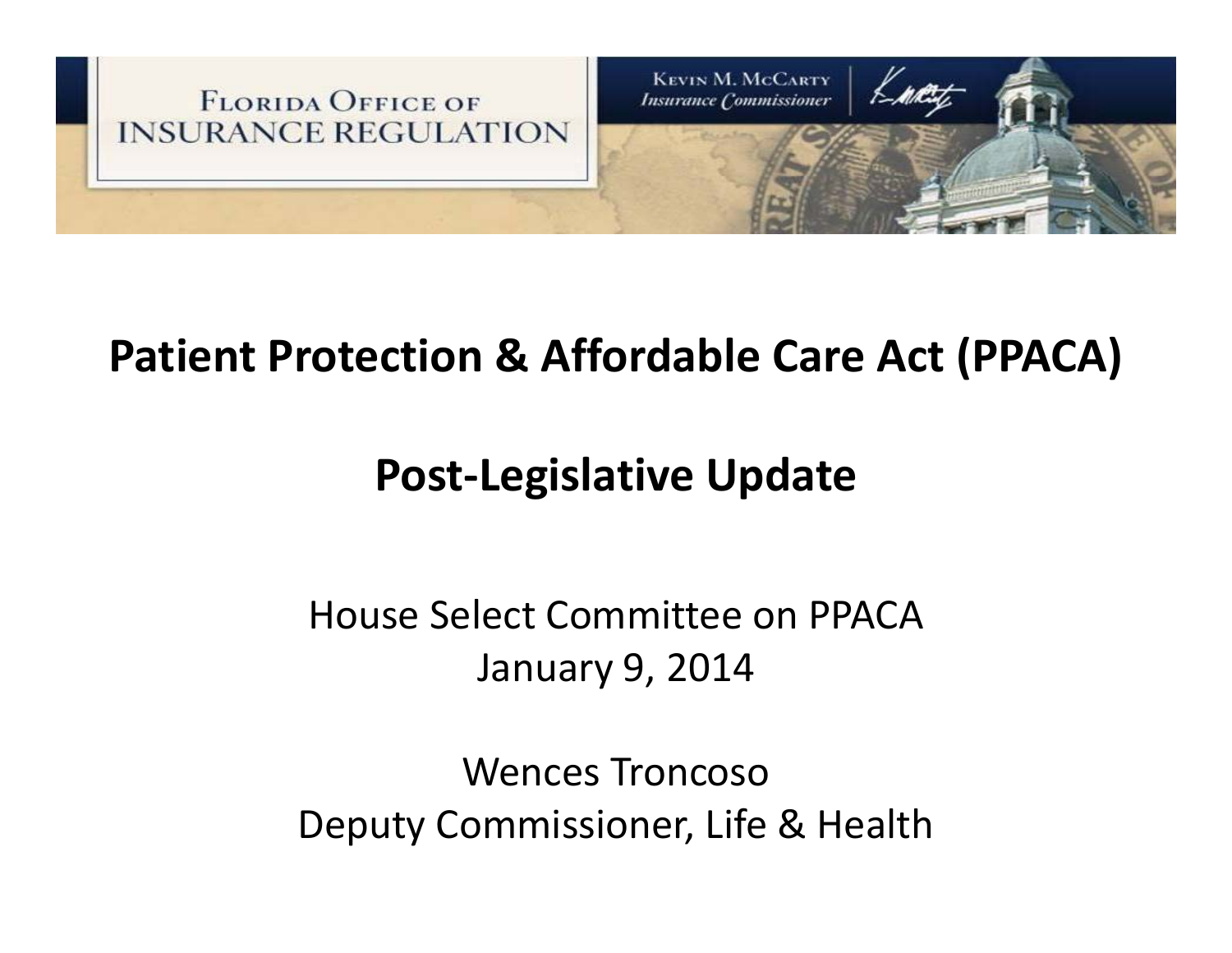## **Continuing Objectives of the Office Post‐PPACA Marketplace**

- Maintain market stability
	- ‐ Collaborative Arrangement
- Expedite the product approval process
	- ‐ Form filing approvals /rate filing informational
- Monitoring Off‐Exchange competition
- $\bullet$  Maintain consumer transparency in the new marketplace
	- ‐ Premium notice requirement September 1

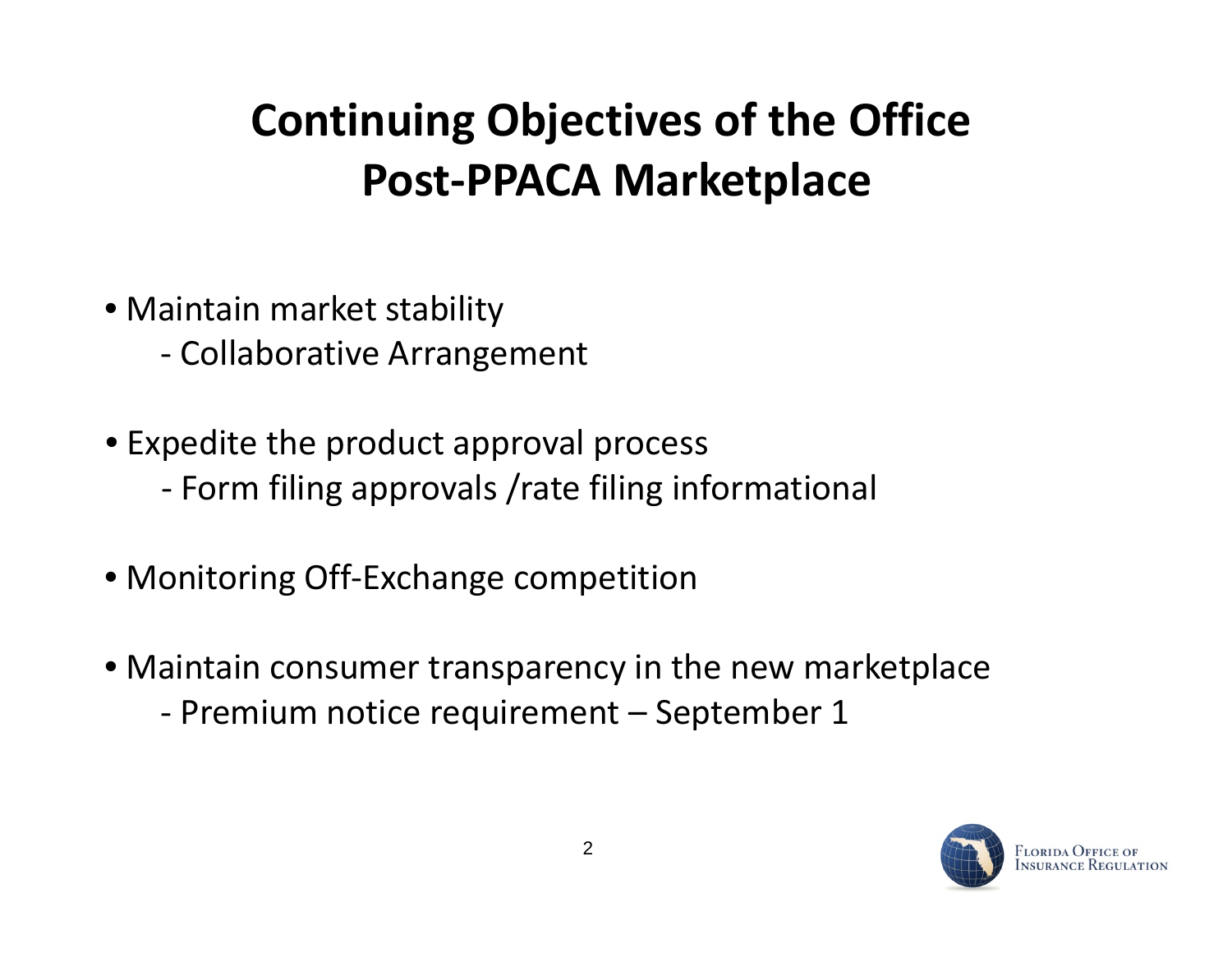### **PPACA Changes on January 1, 2014**

- Guarantee issue
- Prohibition on rating for gender or pre‐existing medical condition
- Compression ratio for age rating (3-to-1)
- Employer mandate ‐ delayed one year
- Individual mandate "delayed for certain individuals"
- PPACA taxes and fees take effect
- Exchange subsidies for 100% ‐ 400% of poverty level

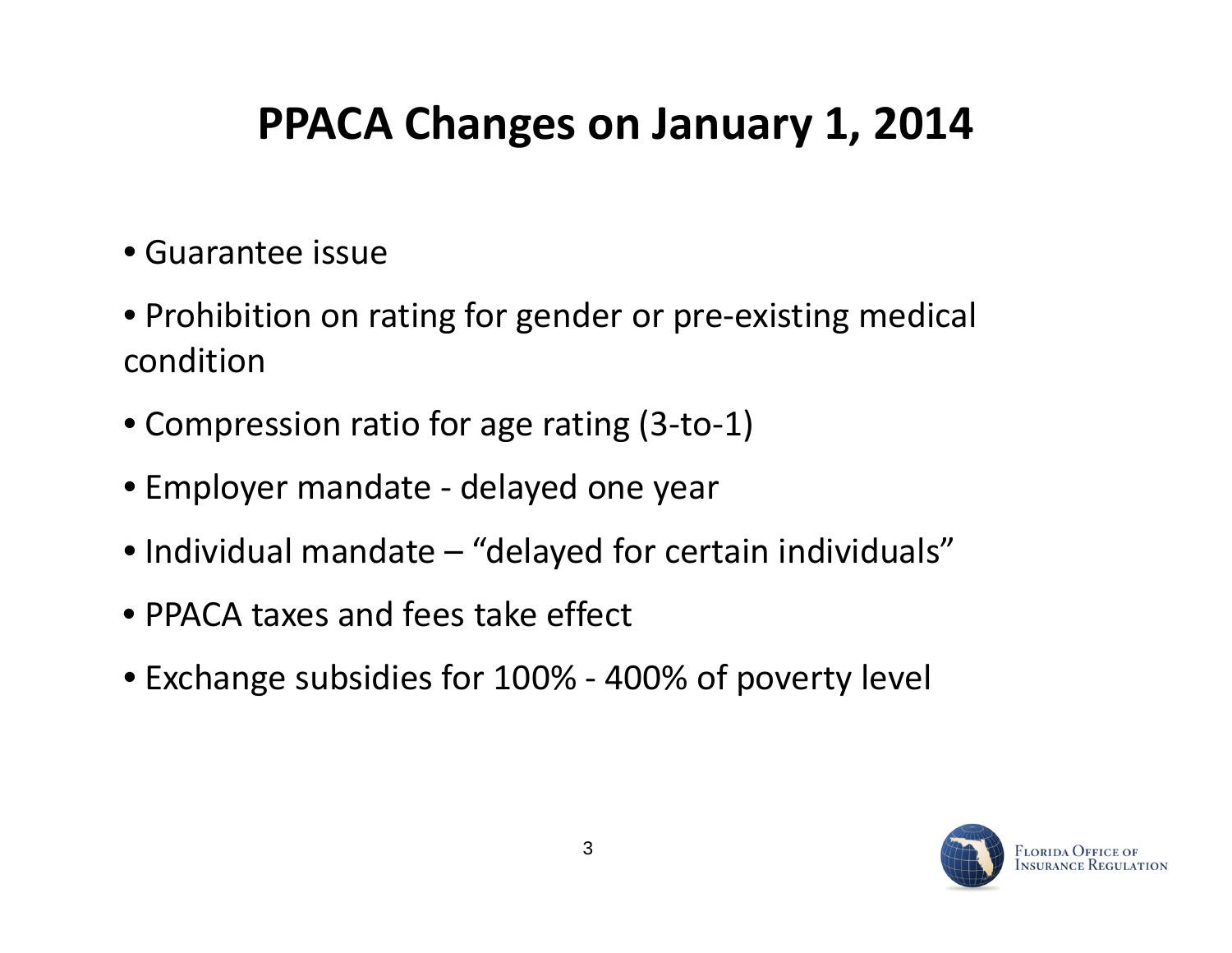#### **SB 1842 ‐‐‐ Primary Provisions**

- Rate filings informational for Major Medical products during plan years 2014/2015
- Dissolution of Florida Comprehensive Health Association (FCHA)
- Allows nongrandfathered individual policies to be non‐renewed
- Authorized <sup>a</sup> State/Federal Collaborative Arrangement
- Different pooling for grandfathered/non‐grandfathered plans
- September 1, 2013 ‐ PPACA premium notice requirement

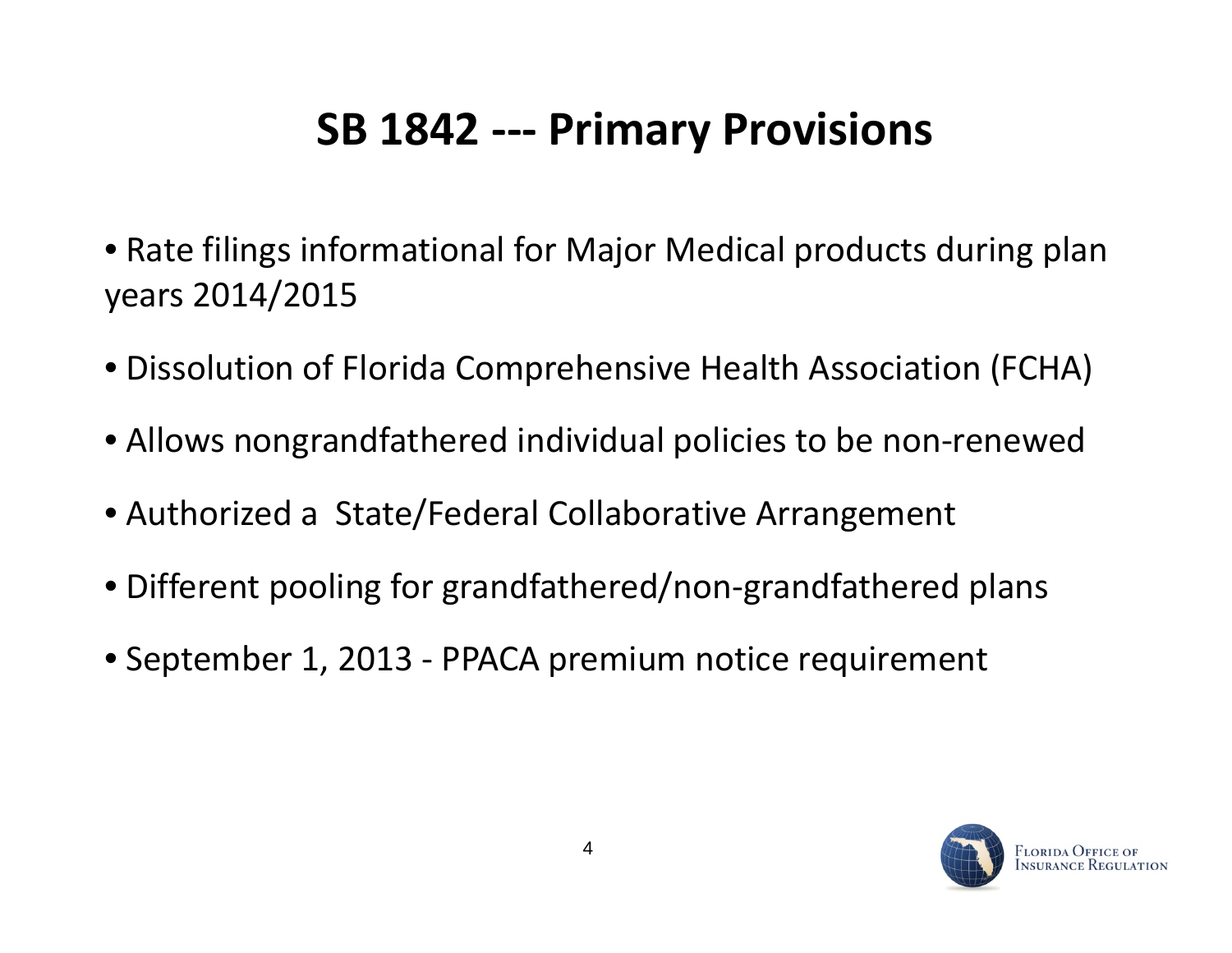#### **Consumer Premium Impact Notice**

#### **Consumer Notice**

#### The Impact of Federal Health Care Reform on Health Plan Costs\*

Federal health care reform may change health plan benefits and costs. After January 1, 2014, health insurers and HMOs:

- Must offer new benefits.
- Must cover everyone even if they have preexisting medical conditions.
- Must pay new taxes and fees which add to health plan costs.
- . Must charge same health plan costs to men and women.
- Must limit how much your age can affect health plan costs.

Below is an example using one of our company's most popular plans and the cost of a new plan showing the impact of federal health care reform. This is an example only and it does not show differences in copayments and deductibles. Your health plan costs may not change in the same way. Your health plan costs may be reduced if you qualify for federal tax credits or subsidies.

This example compares the health plan monthly cost for {Name, most popular plan} before federal health care reform to the health plan monthly cost for the new {Name, new health care plan} health plan offered after health care reform.

|                                                                                                                                          | <b>Ages 21-29</b> |                 | Ages 30-54   |                  |              | Ages 55-64    |
|------------------------------------------------------------------------------------------------------------------------------------------|-------------------|-----------------|--------------|------------------|--------------|---------------|
|                                                                                                                                          | <b>Males</b>      | Females         | <b>Males</b> | Females          | <b>Males</b> | Females       |
| {Name, most popular plan}                                                                                                                |                   |                 |              |                  |              |               |
| Monthly Health Plan Cost <b>before</b> Federal Health                                                                                    |                   |                 |              |                  |              |               |
| lCare Reform                                                                                                                             | $5***$            | $5***$          | $5***$       | $S$ ***          | $5***$       | \$***         |
| {Name, new health care plan}                                                                                                             |                   |                 |              |                  |              |               |
| Monthly Health Plan Cost <b>after</b> Federal Health Care                                                                                |                   |                 |              |                  |              |               |
| Reform                                                                                                                                   |                   | #VALUE! #VALUE! | #VALUE!      | #VALUE!          | #VALUE!      | #VALUE!       |
| Portion of Monthly Health Plan Cost due to federal health care reform:<br>Cost of new benefits we must offer                             | $5***$            | $5***$          | $5***$       | $5***$           | $5***$       | $5***$        |
| Cost to cover everyone, even those with                                                                                                  |                   |                 |              |                  |              |               |
| preexisting medical conditions                                                                                                           | $5***$            | $5***$          | ***<br>Ś.    | $5***$           | $5***$       | $5***$        |
| New taxes and fees we must pay                                                                                                           | $S$ ***           | $5***$          | $5***$       | $\zeta$ ***      | $\zeta$ ***  | $5***$        |
| Cost to charge the same for men and women<br>and to limit how age can affect plan costs<br><b>Dollar Difference in Health Plan Costs</b> | $5***$<br>\$.     | $5***$<br>\$    | $5***$<br>\$ | $5***$<br>Ś<br>۰ | $5***$<br>Ś  | $5***$<br>\$. |
| Percentage Difference in Health Plan Costs                                                                                               | #VALUE!           | #VALUE!         | #VALUE!      | #VALUE!          | #VALUE!      | #VALUE!       |

\*The Patient Protection and Affordable Care Act, Pub. L. No. 111-148, as amended by the Health Care and Education Reconciliation Act of 2010, Pub. L. No. 111-152, and regulations adopted pursuant to these acts.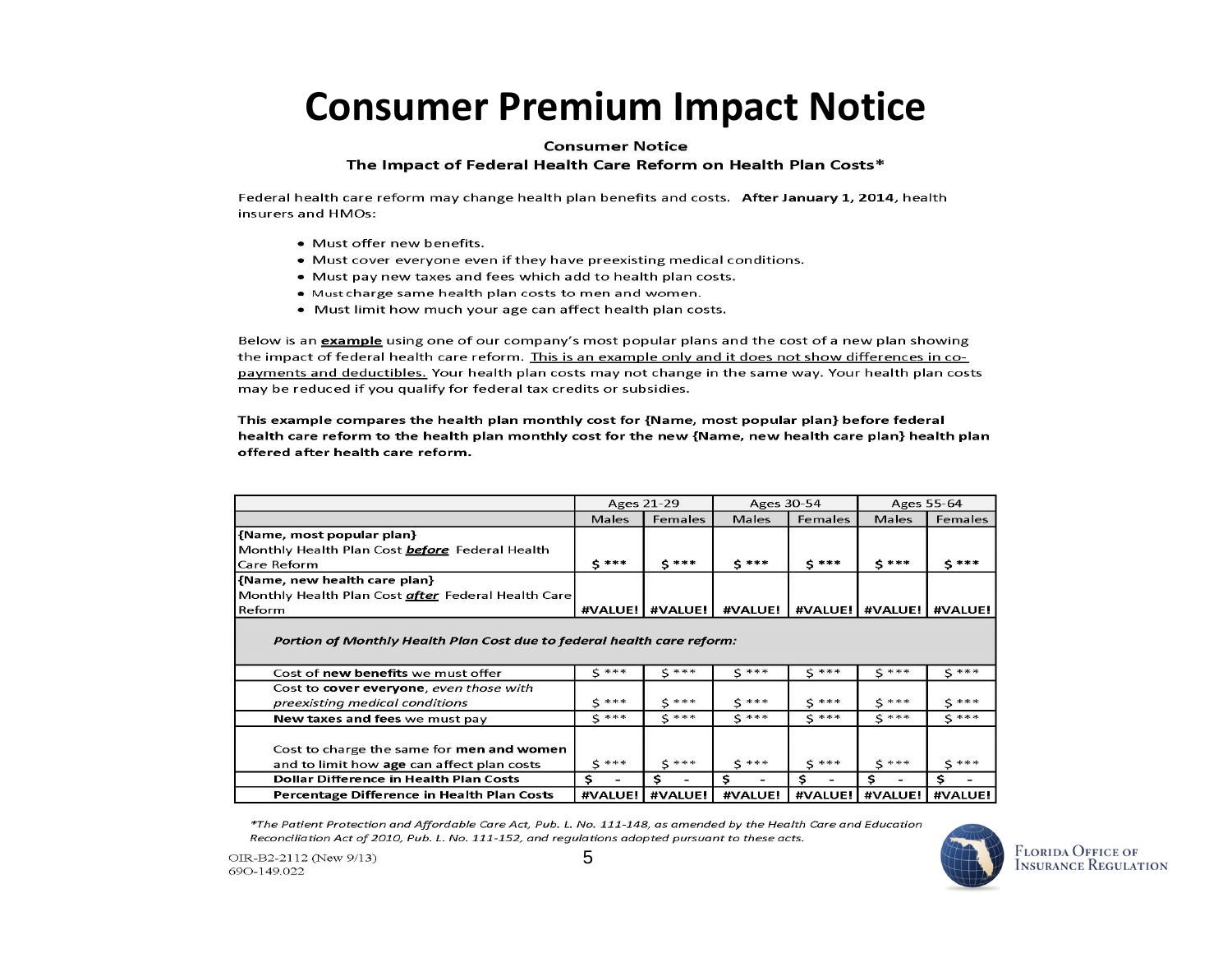### **Life & Health Product Review Process Post SB 1842**

**Florida is <sup>a</sup> Prior Approval State:**

• **Form Review ‐** All policy forms (large group, small group and individual)

• **Rate Review ‐** Suspended rate approval review for 2014/2015

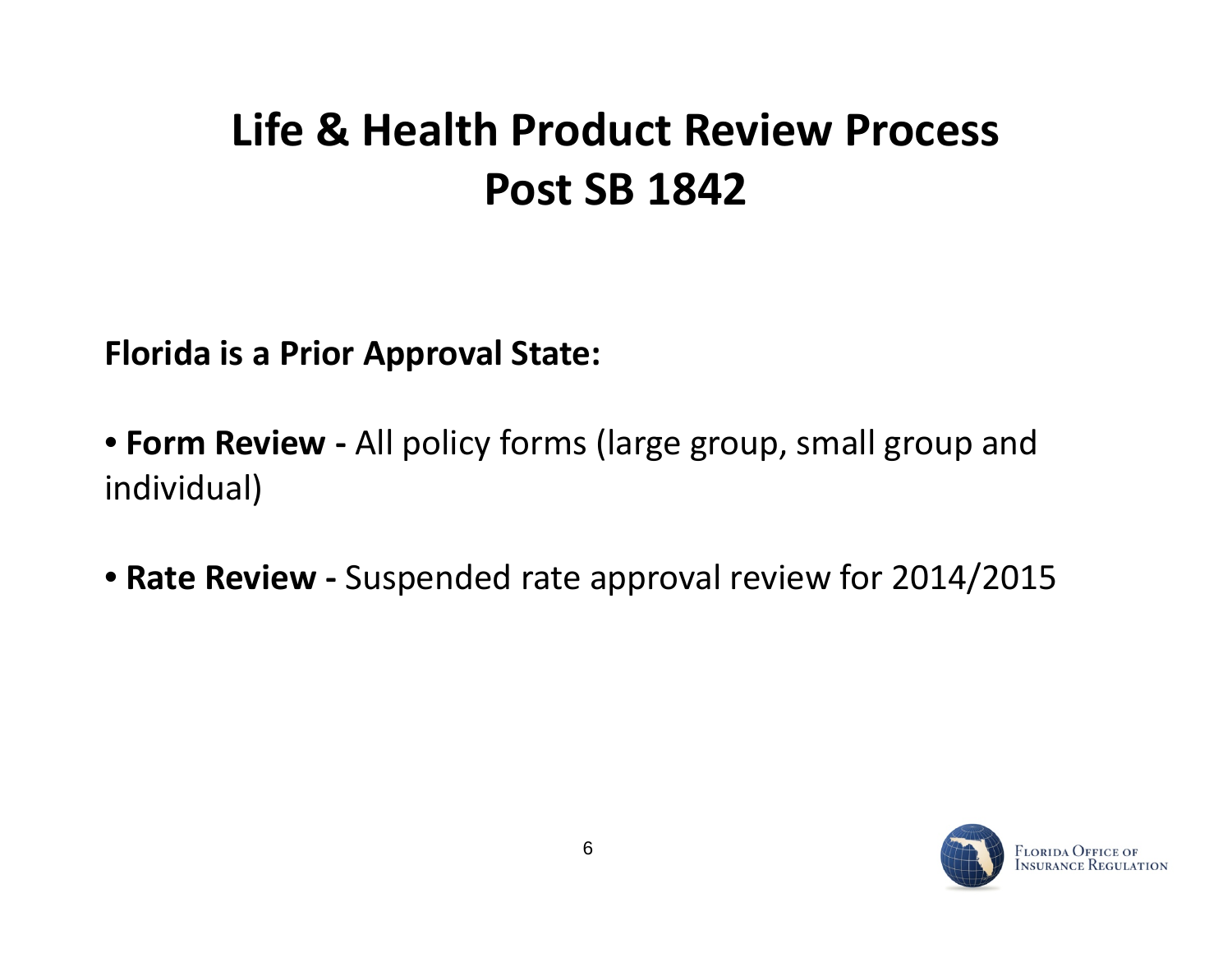## **Update on Florida's PPACA Filings**

- Individual Exchange ‐ 11 carriers
- SHOP Exchange (delayed a year) 5 carriers
- Market consolidation
- Premium increases will vary dramatically depending on the benefits of the original plan
	- ‐30% ‐ 40% average premium increase for individuals (The rate increase can be as high as 240%)
	- **‐** 5% ‐ 20% average premium increase for small groups (The rate increase can be as high as 202%)
- A portion of the market will be grandfathered plans

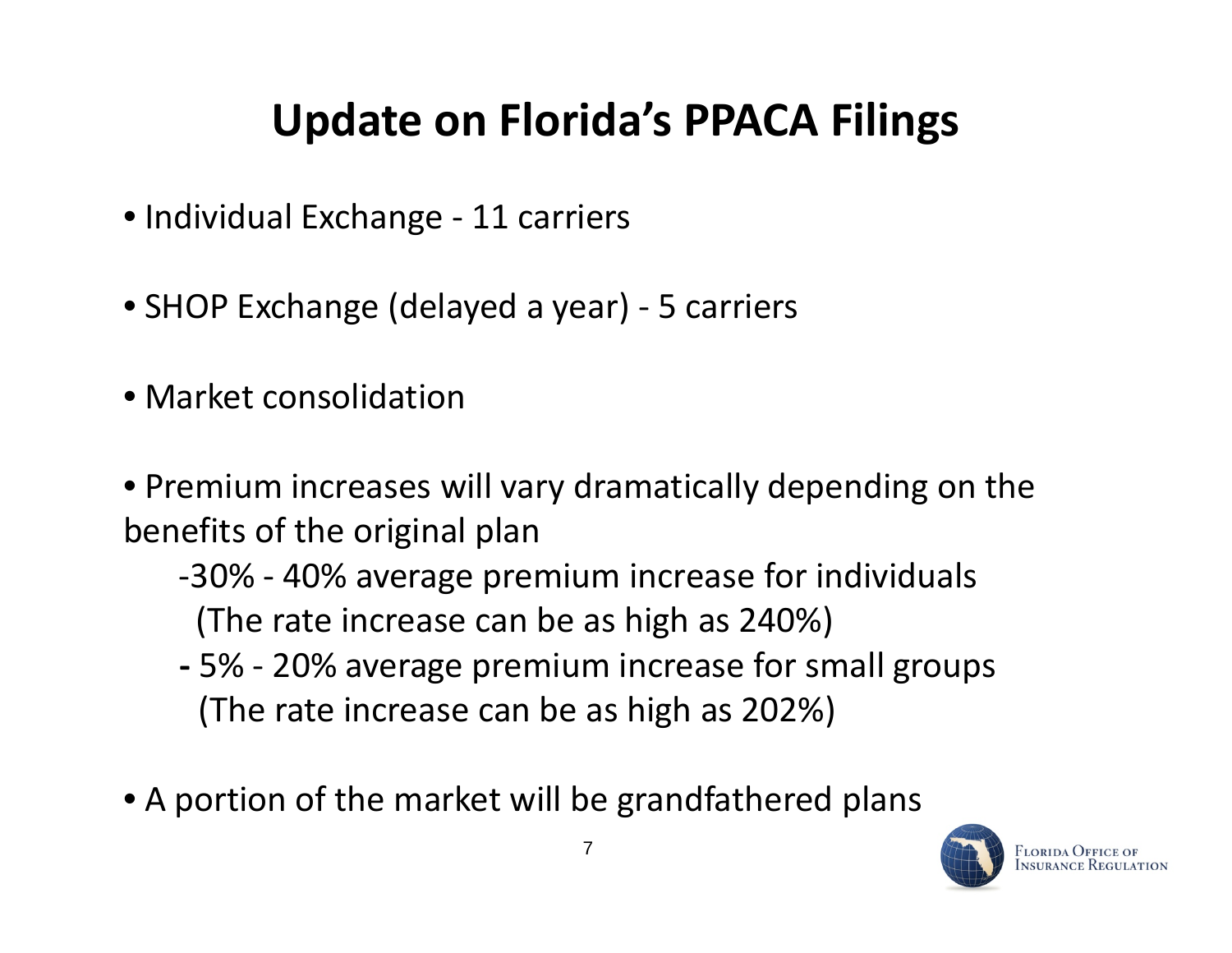### **PPACA Exchange: Silver Plan Premium Estimates Scenario 1**

**Family of 4** ‐ 2 adults @ 45 years of age, 2 children under 18 **\$42 000 household income \$42,000**

| <b>SILVER PLAN</b>      | <b>MIAMI-DADE COUNTY</b> |               | <b>ORANGE COUNTY</b> |           | <b>LEON COUNTY</b> |               |  |
|-------------------------|--------------------------|---------------|----------------------|-----------|--------------------|---------------|--|
|                         | <b>Monthly</b>           | <b>Annual</b> | <b>Monthly</b>       | Annual    | <b>Monthly</b>     | <b>Annual</b> |  |
| Adult $1 \omega$ 45 yoa | \$405                    | \$4,856       | \$359                | \$4,309   | \$327              | \$3,919       |  |
| Adult 2 $@$ 45 yoa      | \$405                    | \$4,856       | \$359                | \$4,309   | \$327              | \$3,919       |  |
| Child $\times$ 2        | \$356                    | \$4,271       | \$316                | \$3,789   | \$287              | \$3,446       |  |
| <b>TOTAL:</b>           | \$1,165                  | \$13,983      | \$1,034              | \$12,407  | \$940              | \$11,283      |  |
| <b>Federal Subsidy</b>  | $-5690$                  | $-58,284$     | $-5708$              | $-58,499$ | $-5769$            | $-59,228$     |  |
| <b>COST TO FAMILY:</b>  | \$475                    | \$5,698       | \$326                | \$3,908   | \$171              | \$2,055       |  |

8\*Results are based on the "average" premium for metal level plans filed in the respective FL county, smoking surcharges & out‐of‐ pocket expenses not included. Assumes all family members live in the same county.

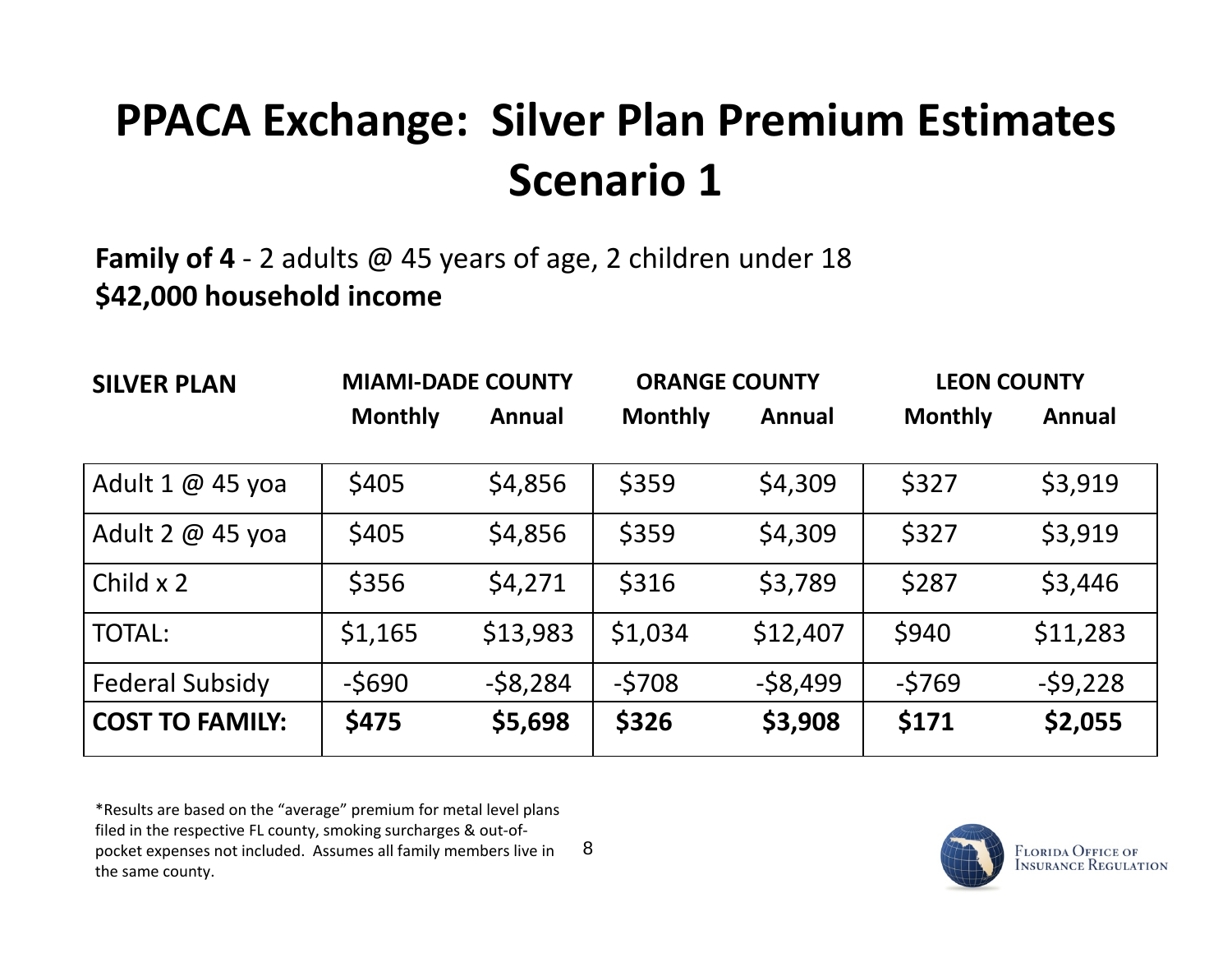### **PPACA Exchange: Platinum Plan Premium Estimates Scenario 2**

#### **Family of 4 ‐** 2 adults @ 45 years of age, 2 children under 18 **\$42 000 \$42,000h h ld ouseholdincome**

| <b>PLATINUM PLAN</b>   | <b>MIAMI-DADE COUNTY</b> |               | <b>ORANGE COUNTY</b> |           | <b>LEON COUNTY</b> |           |  |
|------------------------|--------------------------|---------------|----------------------|-----------|--------------------|-----------|--|
|                        | <b>Monthly</b>           | <b>Annual</b> | <b>Monthly</b>       | Annual    | <b>Monthly</b>     | Annual    |  |
|                        |                          |               |                      |           |                    |           |  |
| Adult 1 @ 45 yoa       | \$509                    | \$6,106       | \$439                | \$5,273   | \$440              | \$3,919   |  |
| Adult 2 @ 45 yoa       | \$509                    | \$6,106       | \$439                | \$5,273   | \$440              | \$3,919   |  |
| Child $\times$ 2       | \$447                    | \$5,370       | \$386                | \$4,638   | \$387              | \$3,446   |  |
| <b>TOTAL:</b>          | \$1,465                  | \$17,581      | \$1,265              | \$15,185  | \$1,267            | \$15,202  |  |
| <b>Federal Subsidy</b> | $-5690$                  | $-$ \$8,284   | $-5708$              | $-58,499$ | $-5769$            | $-59,228$ |  |
| <b>COST TO FAMILY:</b> | \$775                    | \$9,297       | \$557                | \$6,686   | \$498              | \$5,974   |  |

9\*Results are based on the "average" premium for metal level plans filed in the respective FL county, smoking surcharges & out‐of‐ pocket expenses not included. Assumes all family members live in the same county.

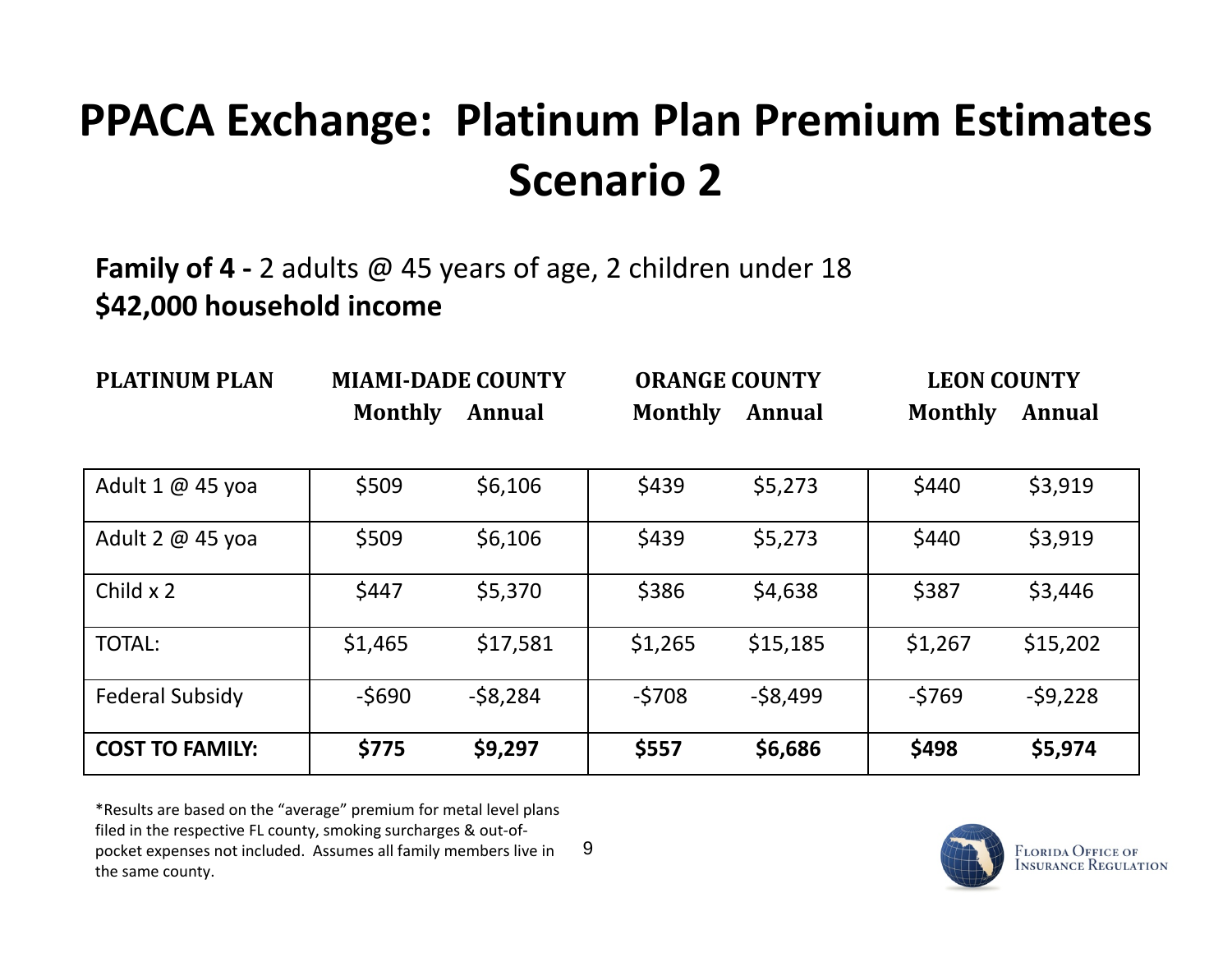### **PPACA Exchange: Silver Plan Premium Estimates Scenario 3**

#### **Single Adult ‐** 45 years of age **\$32 000 \$32,000h h ld ouseholdincome**

| <b>SILVER PLAN</b>                   | <b>MIAMI-DADE COUNTY</b> |               | <b>ORANGE COUNTY</b> |               | <b>LEON COUNTY</b> |               |
|--------------------------------------|--------------------------|---------------|----------------------|---------------|--------------------|---------------|
|                                      | <b>Monthly</b>           | <b>Annual</b> | <b>Monthly</b>       | <b>Annual</b> | <b>Monthly</b>     | <b>Annual</b> |
| Adult $1 \omega$ 45 yoa              | \$405                    | \$4,856       | \$359                | \$4,309       | \$327              | \$3,919       |
| <b>TOTAL:</b>                        | \$405                    | \$4,856       | \$359                | \$4,309       | \$327              | \$3,919       |
| <b>Federal Subsidy</b>               | $-568$                   | $-5810$       | $-574$               | $-5884$       | $-595$             | $-51,138$     |
| <b>COST TO</b><br><b>INDIVIDUAL:</b> | \$337                    | \$4,046       | \$285                | \$3,424       | \$232              | \$2,781       |

\*Results are based on the "average" premium for metal level plans filed in the respective FL county, smoking surcharges & out‐of‐ pocket expenses not included.

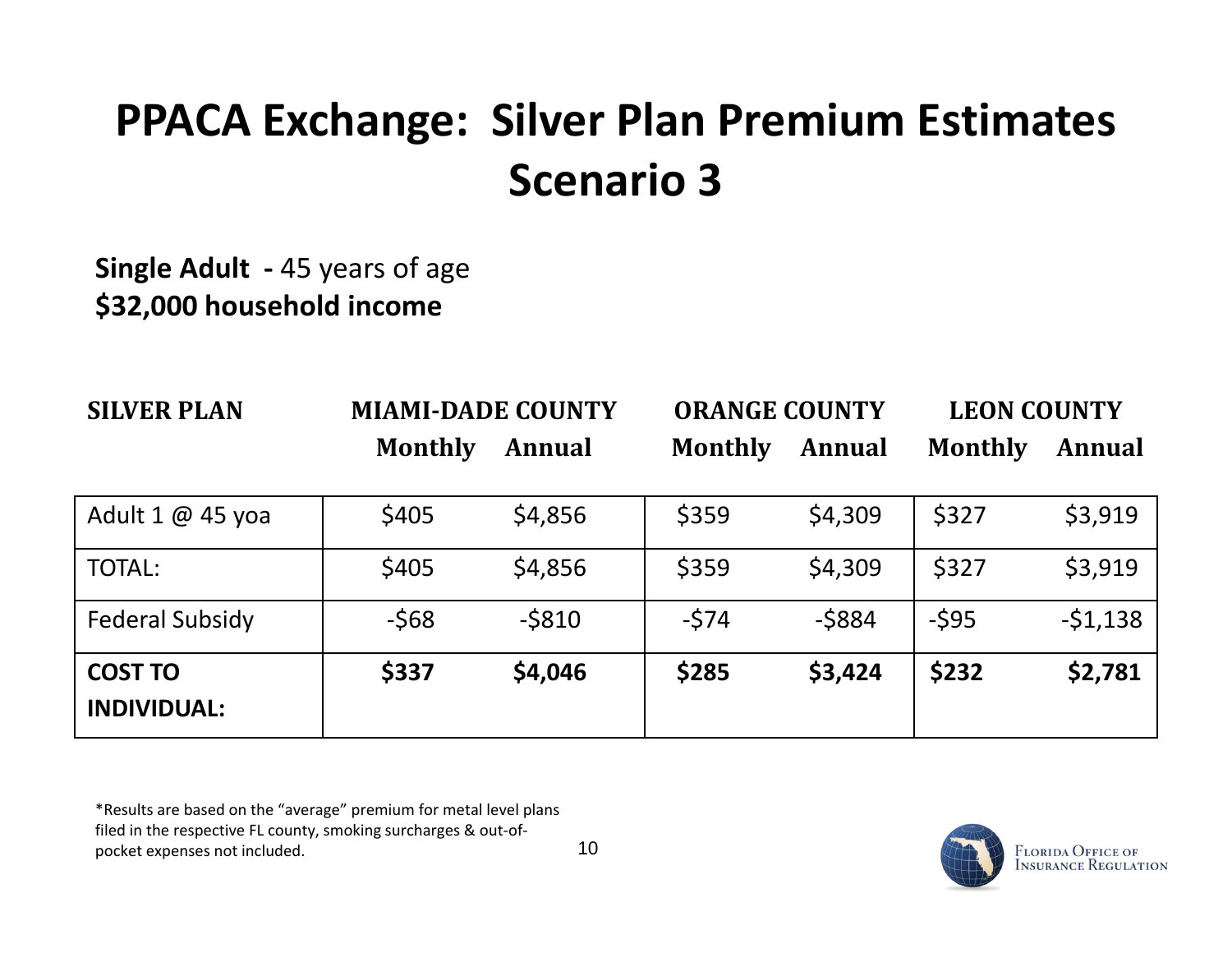#### **Office "Federal Health Care Reform" Web Page**

**Charts & Other Resources:**

- $\bullet$ • Individual and Small Group Market Monthly Premiums Before and After PPACA
- $\bullet$ Metal Level Plan Distribution by Company
- $\bullet$  Number of Plans Available in the Individual and Small Group Markets by County
- $\bullet$ **•** Health Insurance Companies Offering Plans in the Individual and Small Group Markets By County

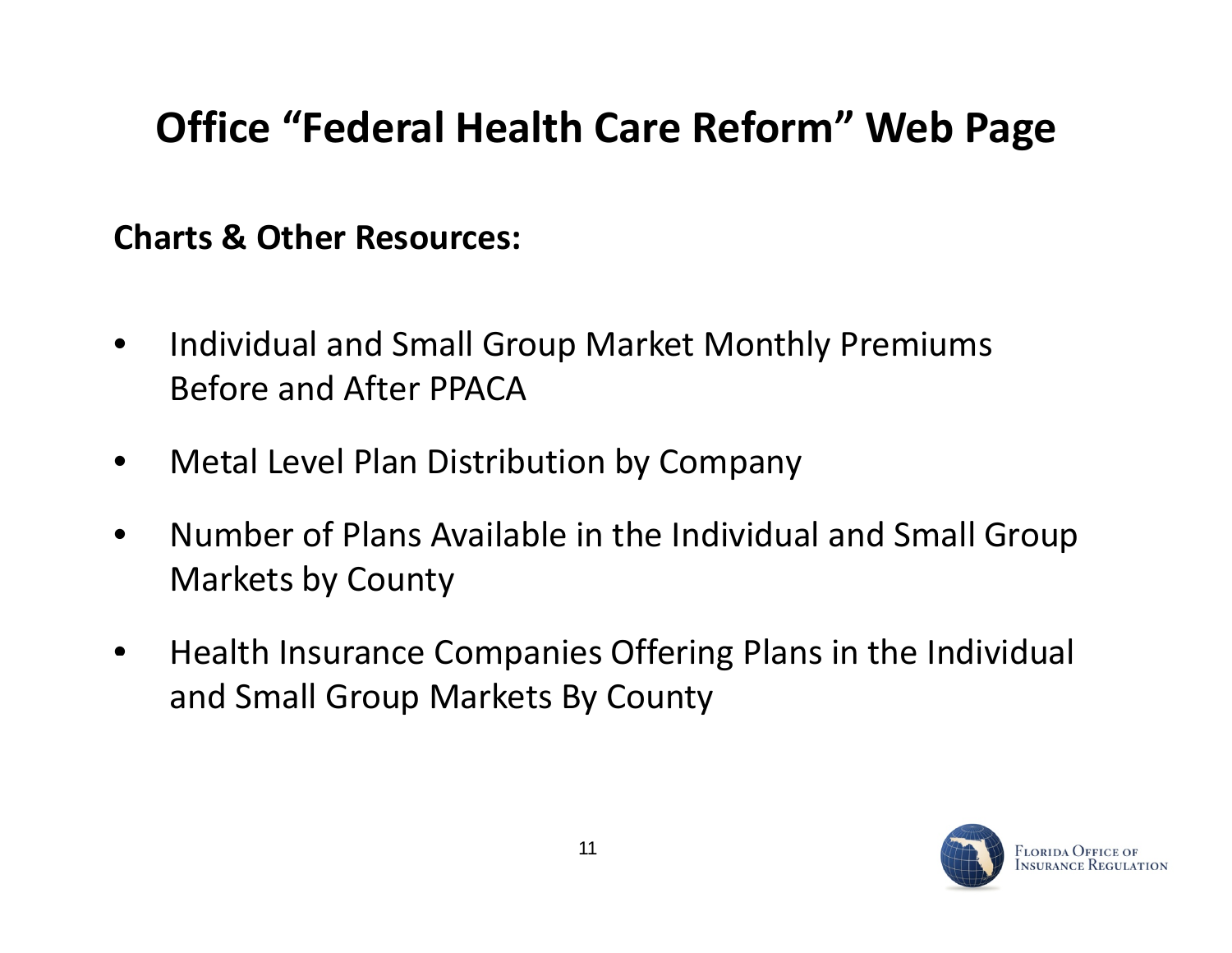#### **President's Transitional Policy Announcement November 14, 2013**

• Potential affect on policies issued after March 23, 2010 and prior to October 1, 2013

• Creates new category of "Grandmothered Plans" renewed between January 1, 2014 and October 1, 2014

• Must notify policyholders of rights and options

#### **Does Not Affect:**

- Grandfathered Plans
- New consumers, including:
	- ‐ Policies purchased on the Exchange
	- ‐ Policies intended to be ACA‐compliant (1/1/14 reforms)



<sup>7</sup>lorida Office of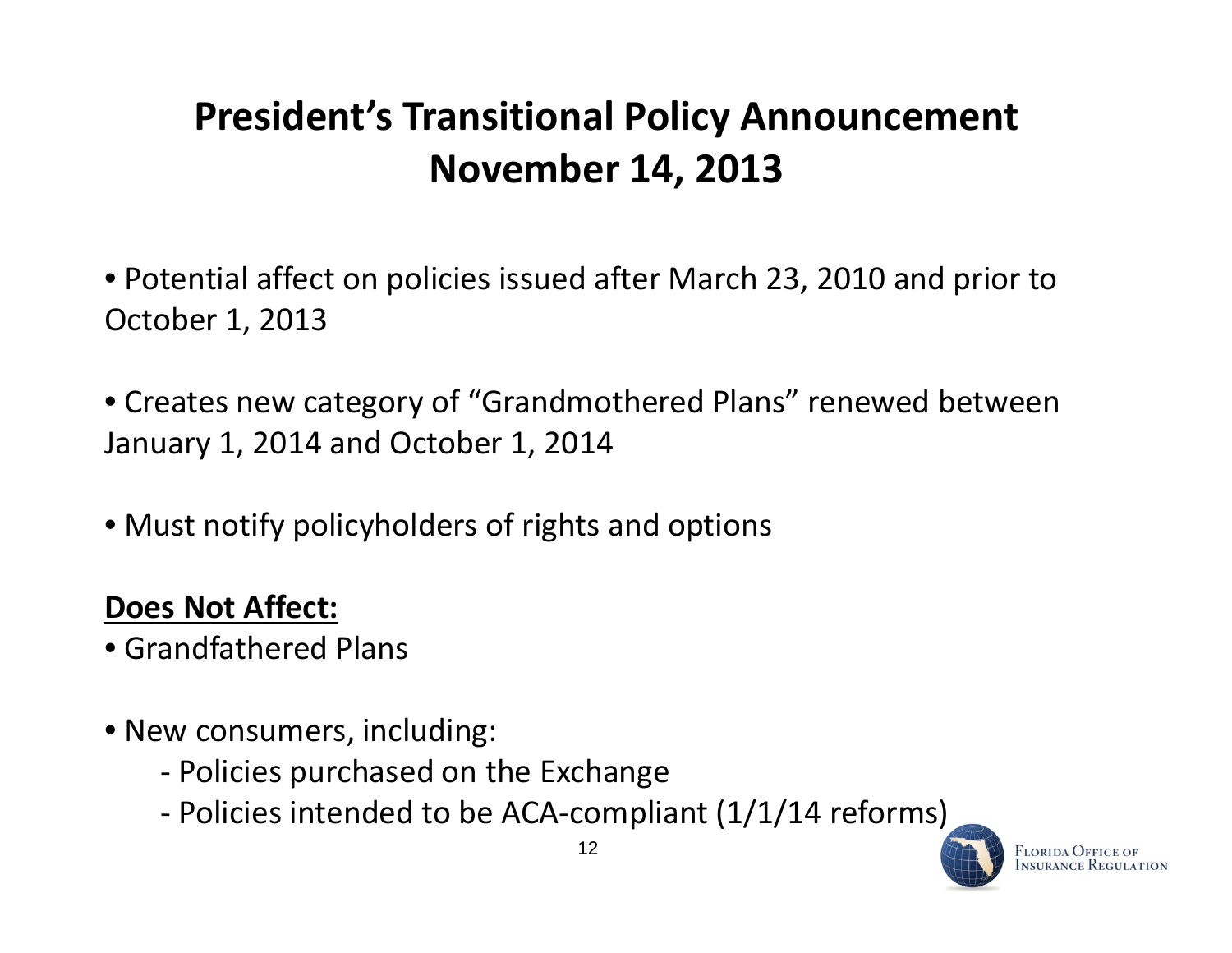#### **President's Transitional Policy Announcement (cont.)**

#### **Minimal Impact in Florida:**

 $\bullet$  Florida has a significant number of "grandfathered plans" unaffected by the transitional policy

• Florida already allowed "early renewals" for non‐grandfathered plans and had <sup>a</sup> large uptake by consumers

- 370,000 individual policies were scheduled for cancellation ‐40,000 notices sent for January 1 cancellations
- Potential affect on "3 R's" federal guidance to follow